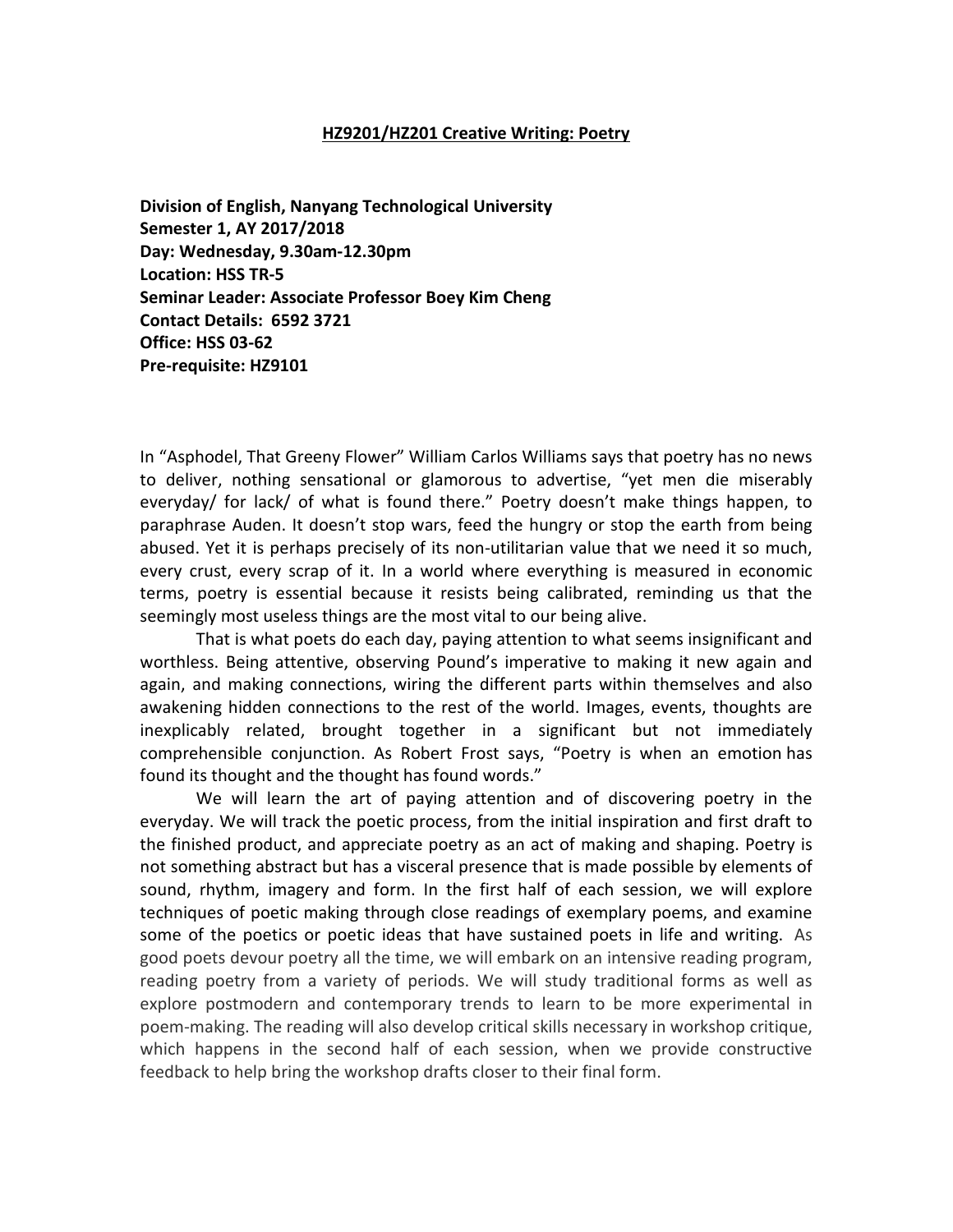## **Course Outline**

| <b>Week</b>   | Topic*                                      | Reading*                         |
|---------------|---------------------------------------------|----------------------------------|
| 1             | What is Poetry?                             | <b>Course Notes and Readings</b> |
| 14 Aug        |                                             | posted on Blackboard             |
| $\mathcal{P}$ | <b>Only Connect/ Paying Attention</b>       | <b>Course Notes and Readings</b> |
| 21 Aug        |                                             | posted on Blackboard             |
| 3             | Conversing with Traditions/ Poetic Forms 1  | <b>Course Notes and Readings</b> |
| 28 Aug        |                                             | posted on Blackboard             |
| 4             | The Work of Memory                          | <b>Course Notes and Readings</b> |
| 4 Sept        |                                             | posted on Blackboard             |
| 5             | Stretching the Line - the Prose Poem        | <b>Course Notes and Readings</b> |
| 11 Sept       |                                             | posted on Blackboard             |
| 6             | Poetry of Place                             | <b>Course Notes and Readings</b> |
| 18 Sept       | First Portfolio due in class                | posted on Blackboard             |
| 7             | Conversing with Traditions/ Poetic Forms 2  | <b>Course Notes and Readings</b> |
| 25 Sept       |                                             | posted on Blackboard             |
|               | <b>RECESS WEEK</b>                          |                                  |
| 8             | Poetry of the Self                          | <b>Course Notes and Readings</b> |
| 9 Oct         |                                             | posted on Blackboard             |
| 9             | Who's Talking? The Dramatic Monologue       | <b>Course Notes and Readings</b> |
| 16 Oct        |                                             | posted on Blackboard             |
| 10            | The Music of the Line                       | <b>Course Notes and Readings</b> |
| 23 Oct        | Reflective Essay due in class               | posted on Blackboard             |
| 11            | Thinking Imagery                            | <b>Course Notes and Readings</b> |
| 30 Oct        |                                             | posted on Blackboard             |
| 12            | The Elegy                                   | <b>Course Notes and Readings</b> |
| 6 Nov         |                                             | posted on Blackboard             |
| 13            | Revision                                    | <b>Course Notes and Readings</b> |
| 13 Nov        |                                             | posted on Blackboard             |
|               | <b>TBA: Final Portfolio and Journal Due</b> |                                  |

\*Course Outline: Please note that the outline is indicative. Topics covered from week to week will vary in order and emphasis depending on the direction provided by the course participants.

#### *Learning Outcomes*

Students will:

1. Demonstrate an understanding of the various forms of poetry.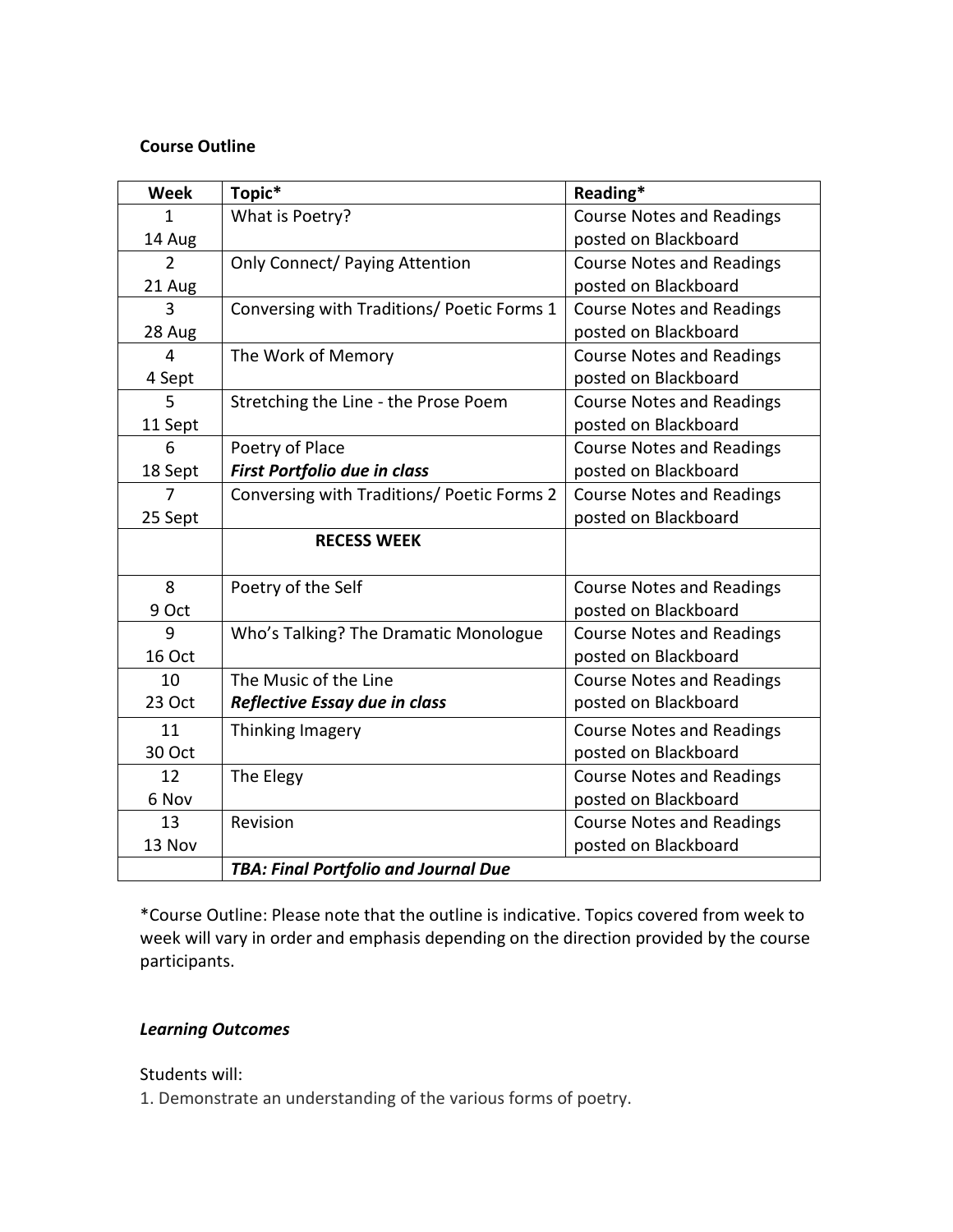2. Demonstrate a detailed understanding of the techniques involved in shaping a poem.

3. Demonstrate a detailed understanding of the poetic ideas and theories which inform particular kinds of poetry.

4. Demonstrate core skills in written communication, in textual analysis and in creative practice.

5. Demonstrate exposure to an array of poetic voices from the local to the global and have started to develop their own voice.

#### *Assessment*

Course grades will be determined by the following:

#### **Written Assignments:**

- First Portfolio of poems, 3-5 poems, depending on length of each poem. Not more than 5 pages. (20%)
- Reflective Essay, 1000 words (20%)
- Reading Journal, 1000 words (10%)
- Final Portfolio of poems, 4-8 poems, depending on length of each poem. Not more than 8 pages. (35%)
- Participation: Seminar and Workshop participation, including attendance, workshop contributions, reading of work. (15%)

#### *Required Reading*

Seminar Notes and Poetry Readings will be posted on Blackboard

#### **SEMINAR NOTES:**

- Please be present, and please be on time. If you enter late, there's no need to apologise, but settle into the class with the minimum disruption. If you are more than 20 minutes late to class, this will count as an absence.
- Use of the Internet during class time is not allowed.
- Eating is not allowed during class time.
- Please turn your phones off in class.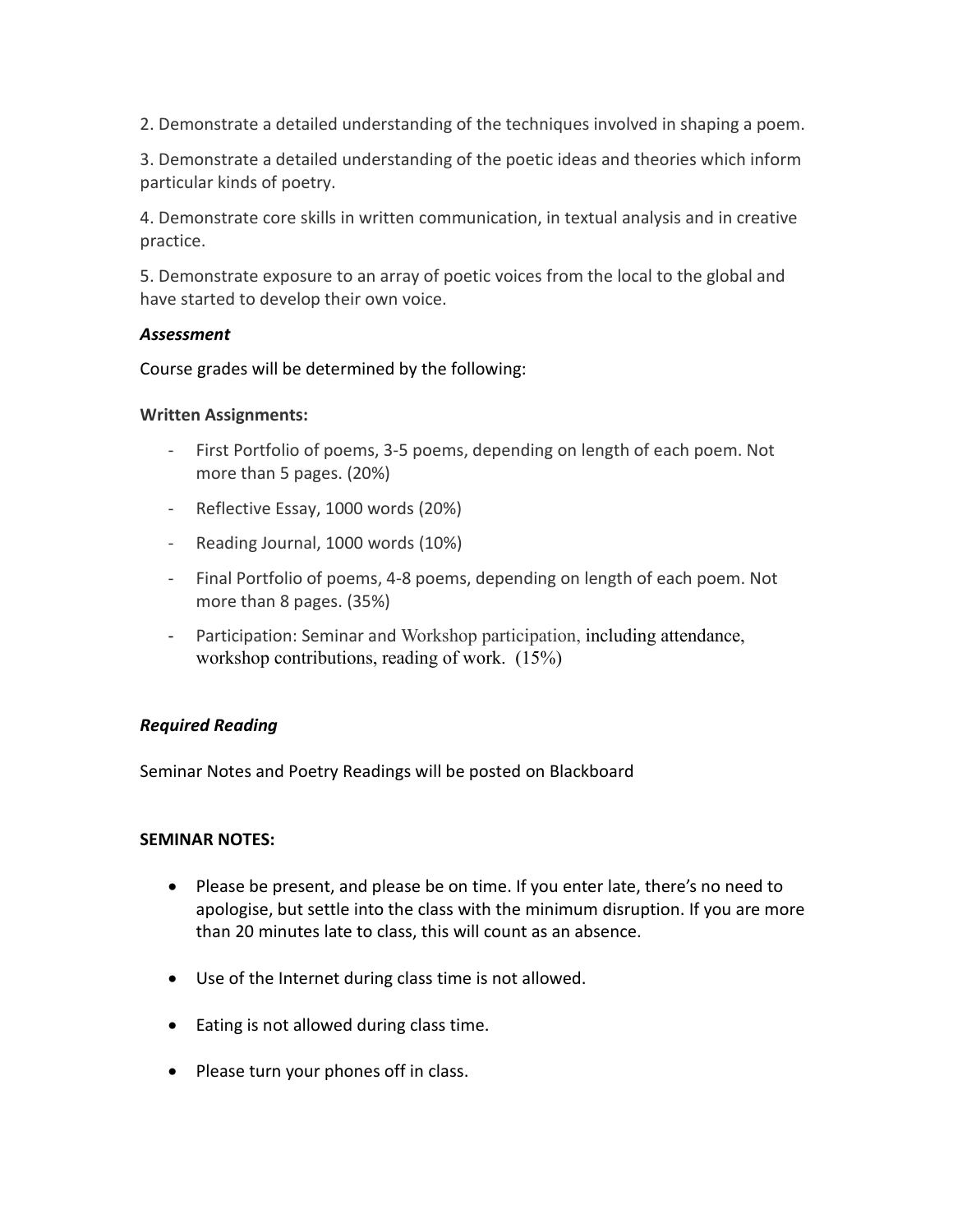- The group needs your thoughts. Your comments, questions and contributions are invited, welcome, and absolutely necessary to productive creative discussion – however basic or as-yet-unformed those thoughts may be. However, make sure you listen as well as speak, and that you respect writing time as silent time, unless otherwise advised.
- Please let your seminar leader know as soon as possible if you have any disability or other issue that requires special accommodation in class (examples: you need to sit in a special position so you can see or hear well; you need to leave your phone on in case of a family emergency; you need to leave class early to attend a medical appointment, etc.).

#### **BEYOND THE SEMINARS:**

#### **Writing time**

Your participation in this course needs to be supported by substantial time spent writing outside of class. This is necessary for basic completion of the assignments.

For those of you who wish to have creative writing (or any creative practice) as an active part of your lives in the future, success in this course will not be measured by grades, but by how effectively you set up the physical and intellectual habits of writing, reading and engaging with new ideas. Dedication to these habits will show results in your grades, but also in the richness of your writing, and in the quality of your broader life experience. Please make the most of this rare opportunity.

#### **Writing sources**

Language is shared; texts always bear the traces of the texts that surround and precede them. You are encouraged to make conscious and creative use of source texts of many kinds and in many ways. You might, for example, re-situate in a poem the fragments of a conversation you've overheard, or use the narrative structure of a song you know as the basis for a story. Be aware of (and avoid) the problems of plagiarism, but also partake of the great storehouse of language around you. You can use a writing journal as a place to collect source material if you wish, or keep other notebooks.

#### **Revision**

Even though publishing writers occasionally (very occasionally) write work that achieves all its aims on the first draft, this is not a skill that can be learned in a semester. More often published work has gone through many phases of revision – and learning to revise is central to the aims of this class. Keep early drafts of your work, and take risks as you make new versions. Not everything you try will work, but if you are only willing to change the odd word or punctuation mark, you will miss at least half of the adventure of writing.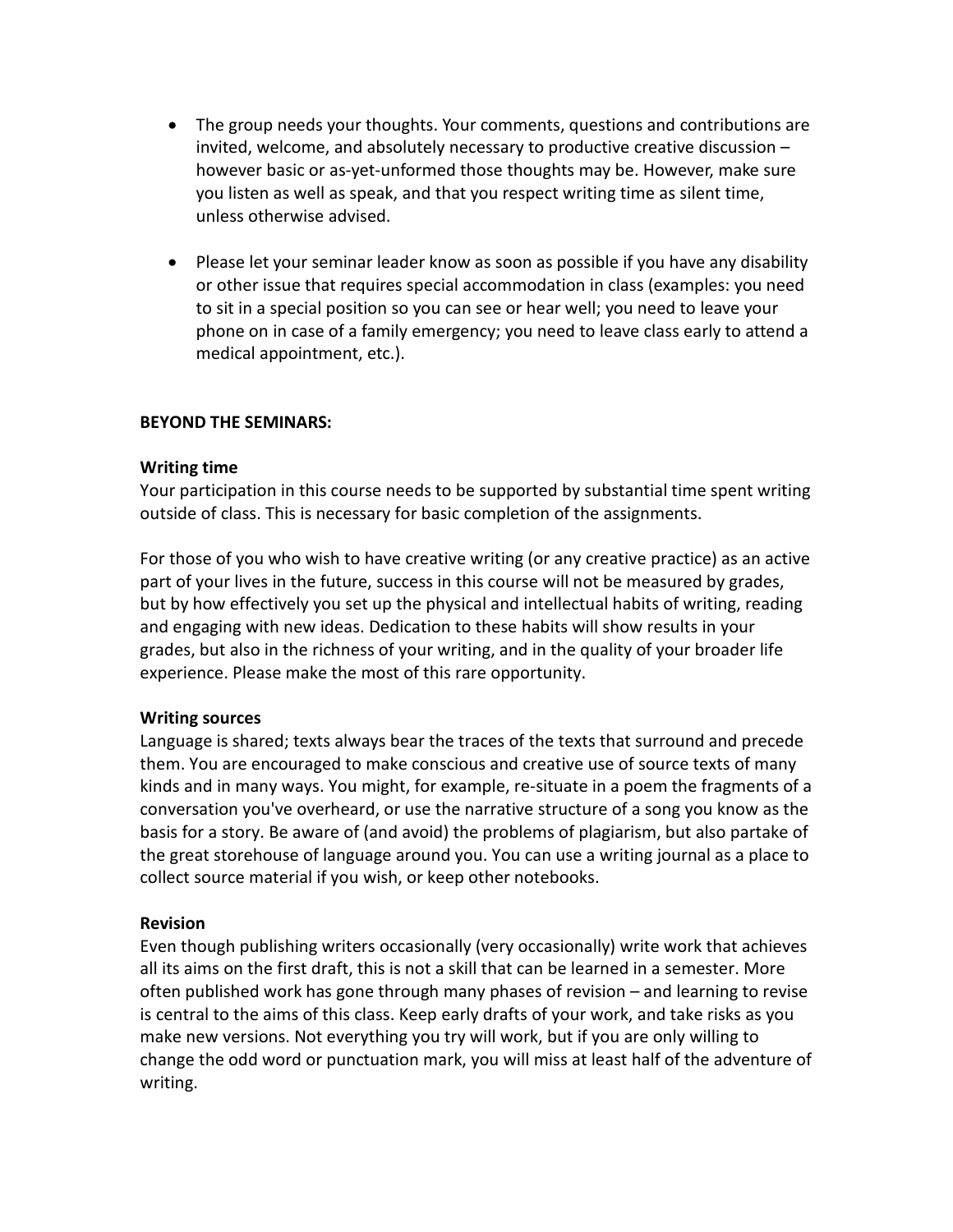#### *ASSESSMENT NOTES***:**

- For the purposes of participation assessment, any unexcused lateness beyond 20 minutes of class start time will be marked as an absence.
- Please contact your lecturer immediately if you think you will have difficulty completing any of the requirements or submitting your work on time. Extensions are only granted in exceptional circumstances (for example, for medical reasons or in cases of family emergency), and documentation is required. However, support or resources may also be available to help you manage more minor difficulties, so please don't hesitate to contact me for an appointment to discuss anything that comes up.
- Late assignment submissions will be penalized by three percentage points per day. No work will be accepted more than seven days after the due date, unless an extension has been pre-arranged.
- Assignments should be printed in a plain, legible 11-12 point font, except where your creative intentions demand otherwise.
- Please detach the assignment assessment sheet from this syllabus and attach it to the front of each assignment.
- Assignments should be 1.5x spaced.
- Please include a word count at the end of each assignment.
- Assignments should be stapled, or secured in a closed manila folder. Please do not submit your work in clear-files.
- Assignments should be submitted to your seminar leader's assignment box at the English Division office.

#### **APPENDIX 1: Workshop Learning Agreement and Feedback Guide**

Workshops are an integral part of any creative writing class. At least twice during the semester you will present written work to your colleagues for discussion and critique. Use this workshop time to help you prepare for assessment. A schedule of allocated dates for these workshops will be drawn up within the first few classes. If you forget to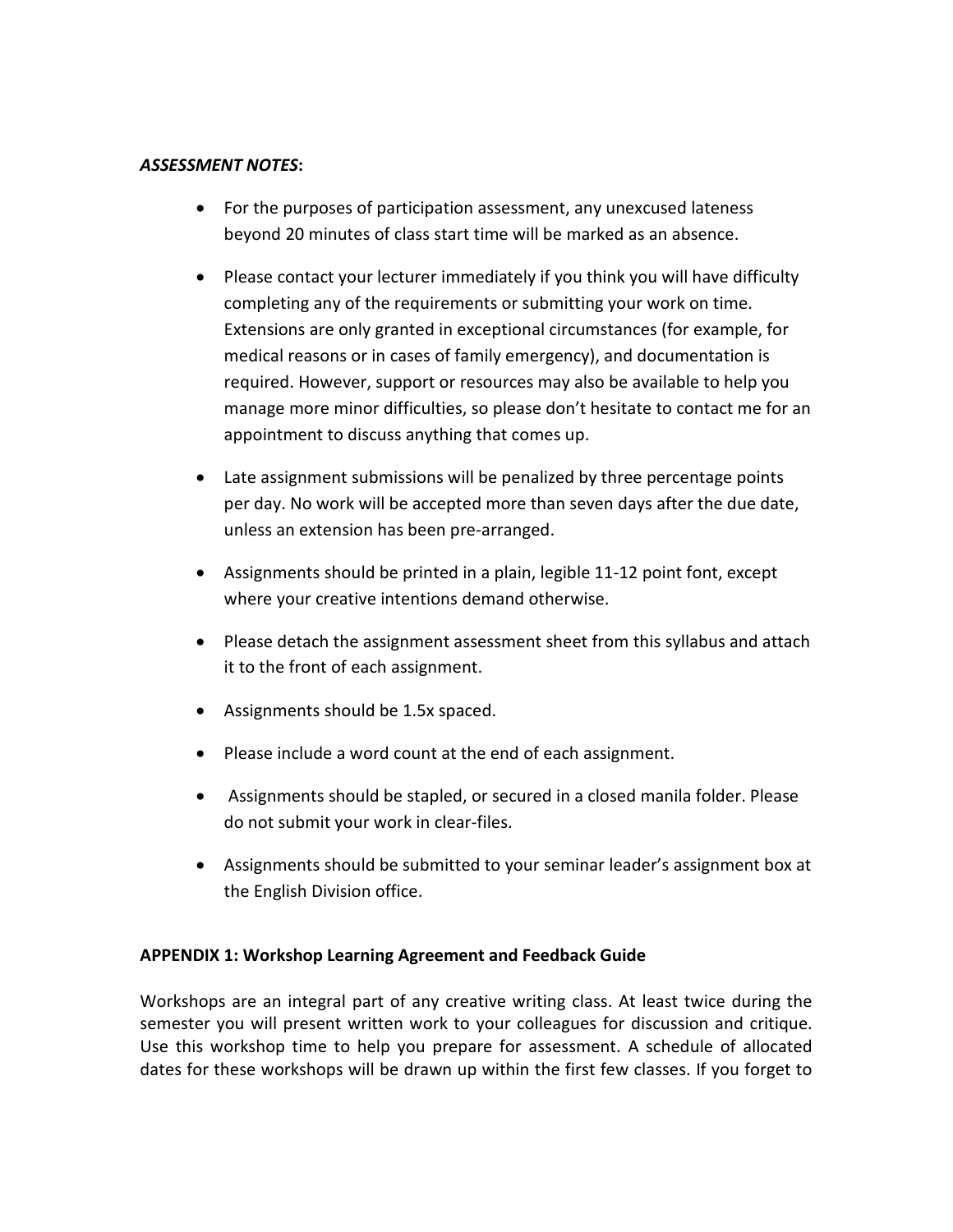bring in work to class, you will be responsible for distributing this work by email. Ensure you have your class's email addresses at the start of the semester.

#### **Learning Agreement**

The purpose of creative writing workshops is not only to provide your work with an audience, though this is important. It is always useful to test the success of your writing on a community of readers in order to gain an idea of what works (what communicates or "carries") and what doesn't. You can then think about *why* some things succeed and others don't. This process of workshop-generated reflection is key to good revision and to informing the critical self-commentaries that form part of all assessed assignments.

But there is more to it than that. In submitting your work for discussion you are providing us – the group – with an opportunity to think about some of the key issues in creating stories, poems, novels, and scripts. These issues may be technical, ethical, perceptual, philosophical… And it isn't just you – the author – who benefits. In analysing your work, we are all pressed in to thinking about the issues your work raises.

The workshop provides us all with an opportunity to learn, regardless of whose writing is under discussion. For this reason it is crucial that you participate in every session. Your participation will benefit you as much as the person whose work is being discussed.

Although undertaking studies in creative writing demonstrates willingness to engage in the workshop process, not everyone enjoys having their work discussed, let alone dissected; not everyone feels comfortable in the spotlight. It *can* be a trying experience. It can also seem quite at odds with the day-to-day reality of writing, which usually involves silence and solitude. Even those of us who do feel at ease may struggle to cope with certain kinds – and levels – of criticism. It is therefore important that your criticism be constructive.

In order for your criticism to be constructive, you should endeavor to identify and praise what does succeed before you go on to talk about what might not. And in discussing what works less well, you should try always to think about solutions, remedies, the ways in which a difficulty might be resolved. What is the problem exactly? How do you think it might be fixed? Bear in mind that the improvement of technique and structure – insofar as these can be separated from theme and from one's personal philosophy – is our primary focus.

Needless to say, whatever your feelings about the writer, it is the work you should be focused upon. The workshop is not a place to air personal grievances and the work itself should never become a pretext for other kinds of criticism. This guideline for conduct should, naturally, apply to correspondence outside the classroom as well. Moreover, the confidentiality of someone else's written work must be respected; that which is meant for discussion in the workshop should not be shared elsewhere.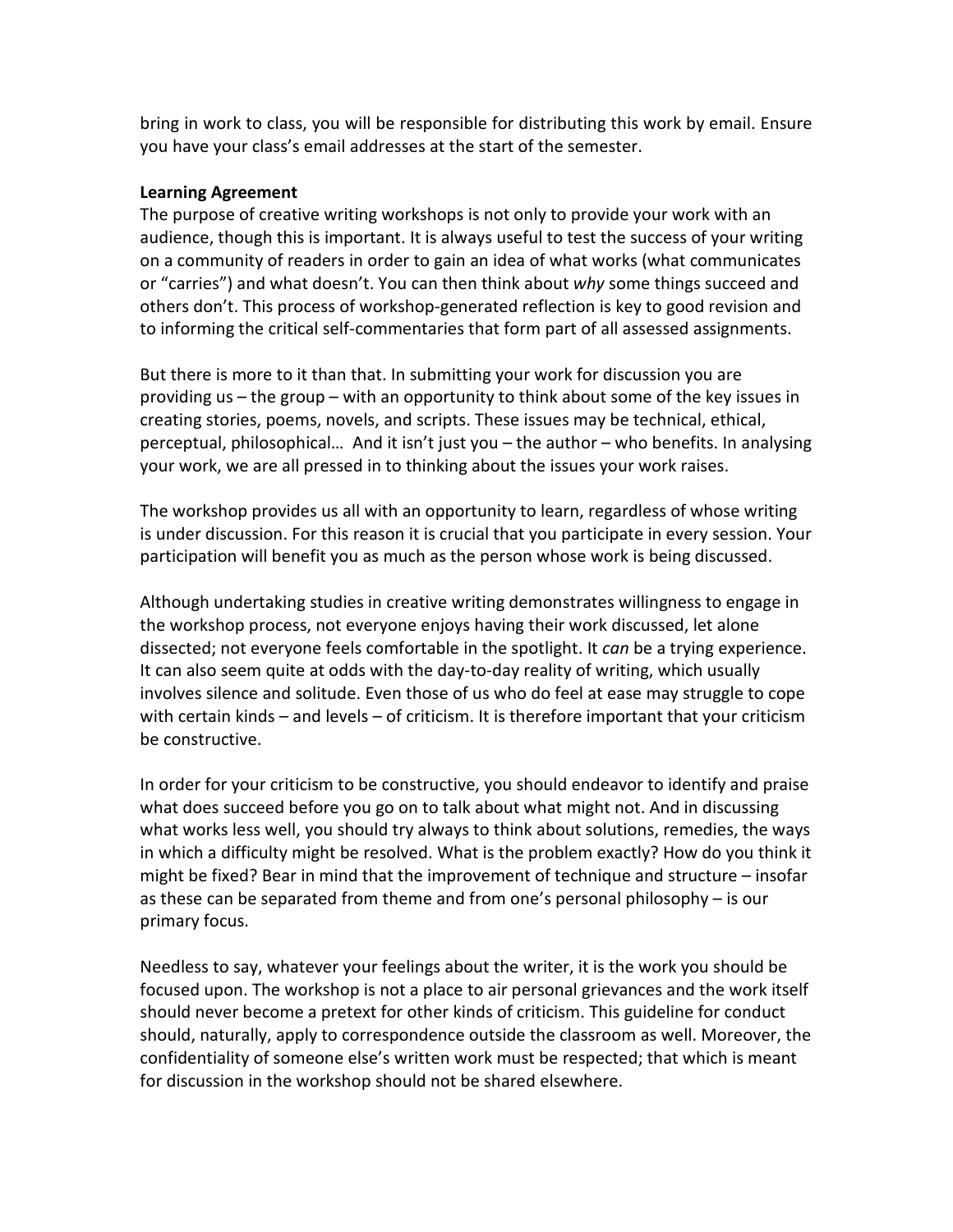## **Feedback guide**

The writing workshop is an opportunity for you to share your creative writing in progress with the group, but also an opportunity for you to aid in the development of others' work. There are a few guidelines for giving and receiving feedback which will make the sessions as productive and useful as possible, so please bear them in mind. Refer to this list if you get stuck when giving feedback.

## **Giving Feedback:**

- Give an overall response at the end that is positive and supportive and balances criticism with praise. Think 'critical sandwich' – a positive comment, followed by a more critical, questioning comment, followed by another positive comment.
- Everyone is expected to contribute in class, bear in mind the above when making comments in class.
- Avoid psycho-analysing the writer, assuming their work is biographical, or giving comments that are personal in any way.
- It is useful to write comments or mark/underline your copy, then give this copy to the person presenting

### **Things to consider when giving feedback:**

#### **Initial impressions:**

- What's your 'gut feeling' about the piece, what first impressions do you have?
- When you have read it, what remains, are there certain images or ideas that linger in your consciousness?
- What are the most significant aspects of the piece?
- What were the strongest images or ideas?
- Did it feel fresh, original or distinctive?
- Was it hard to put down?
- What are its strong points? Its weaker areas?
- Does it feel complete?
- Are you left with a sense of satisfying mystery, or confusion?
- What do you think the piece is about?
- Did the piece provoke thought?
- Does the piece feel complete, rounded, or like a fragment?

After the initial impressions, you need to focus on more technical areas:

- Does the piece locate the reader?
- Do you know whose point of view the piece is written from? Is this the right choice for the story?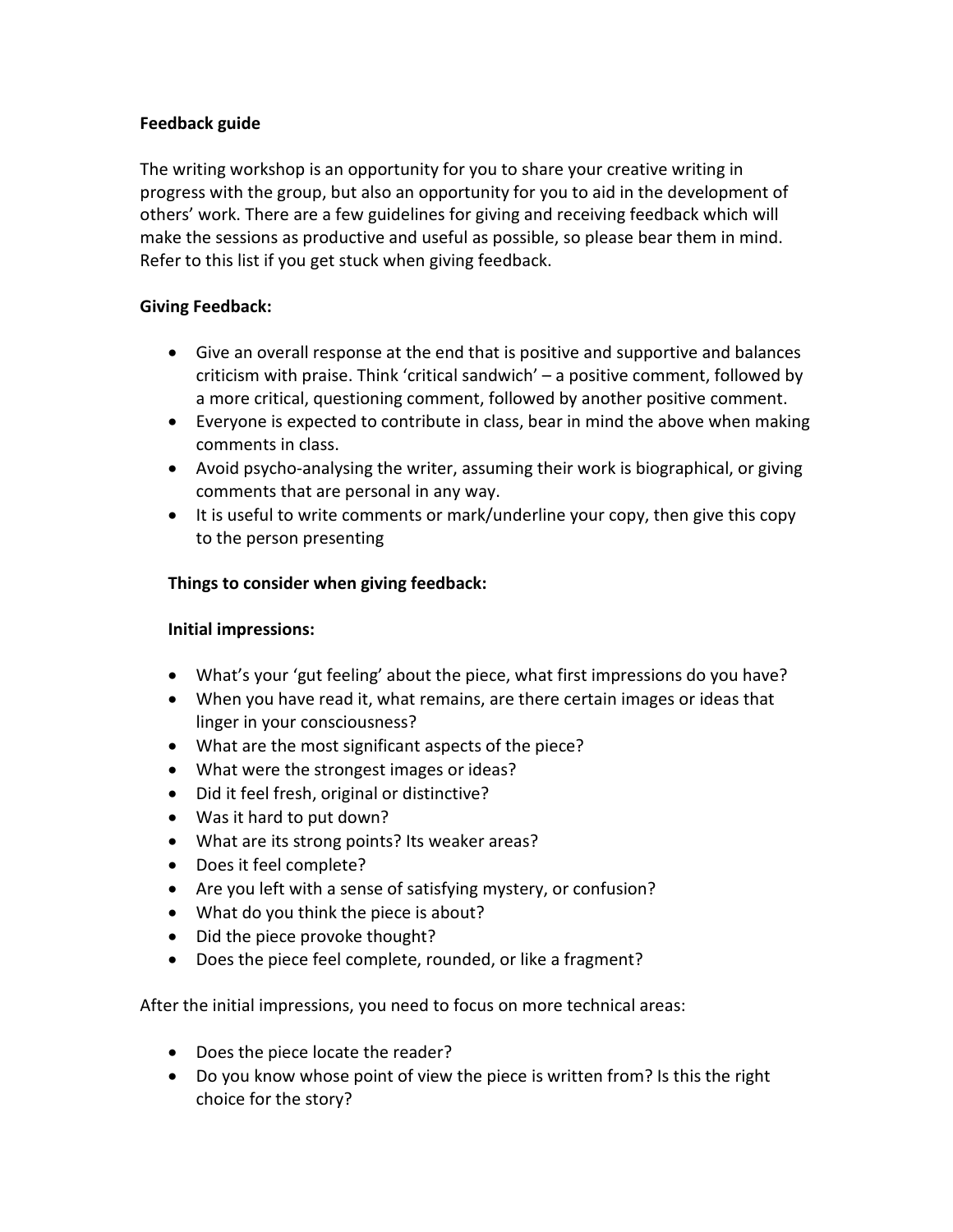- What is the narrative voice like distinctive and clear, or confusing or vague?
- Is the setting well-evoked? Is it appropriate for the story?
- Does it begin well, or could it lose its first paragraph?
- Does it end well, or could it lose its last paragraph? Is the ending resonant, leaving you thinking about the story? Is it satisfying? Does it 'tie' everything up too well, or does it leave frustrating questions?
- Does the writer ask the reader to connect emotionally and physically?
- Does the writer make good use of silence and absence, as well as description?
- Are the characters convincing? Do they have complexity, motivation and feel like real people, or are they stereotyped and one-dimensional?
- Are character actions plausible and interesting?
- Are there too many characters?
- $\bullet$  Is the dialogue effective?  $-$  do voices feel distinctive from one another, as though they belong to characters? Does the dialogue 'do' anything in terms of moving the plot along? It's worth checking the dialogue to see that it does at least 2 things, e.g. forward the plot, illustrate motivation.
- Use of metaphor and simile are these clichéd, or do they feel fresh and appropriate, or are they too oblique?
- Is there a good use of the senses, or do certain senses dominate?
- Is the piece overwritten too much density of description?
- Are there moments of particularity and specificity, or moments of generalisation? Are these appropriate?
- Does the piece have a sense of rhythm?
- Is it well-paced?
- Does the piece use the same 'mode' too much (dialogue, description, action) or switch between them appropriately to inject energy?
- What is the form of the piece, how does this work with its content?
- Think about overall structure is it coherent? How does the piece handle forward and backward movement in time?
- Does the piece give away too much or too little how does it ask the reader to participate?

# **Please make sure you read all the work that is due to be workshopped that week, make notes on the work to help you participate in discussion, and bring your copies of the work back to class.**

## **Receiving Feedback**

- Remember you are in the privileged position of having a cross-section of your potential readership spending lots of time looking at your work in detail.
- During feedback in class it's useful to stay silent for the initial feedback. This avoids leading the reader towards a particular interpretation of your work, and means you will get an outside view of your writing.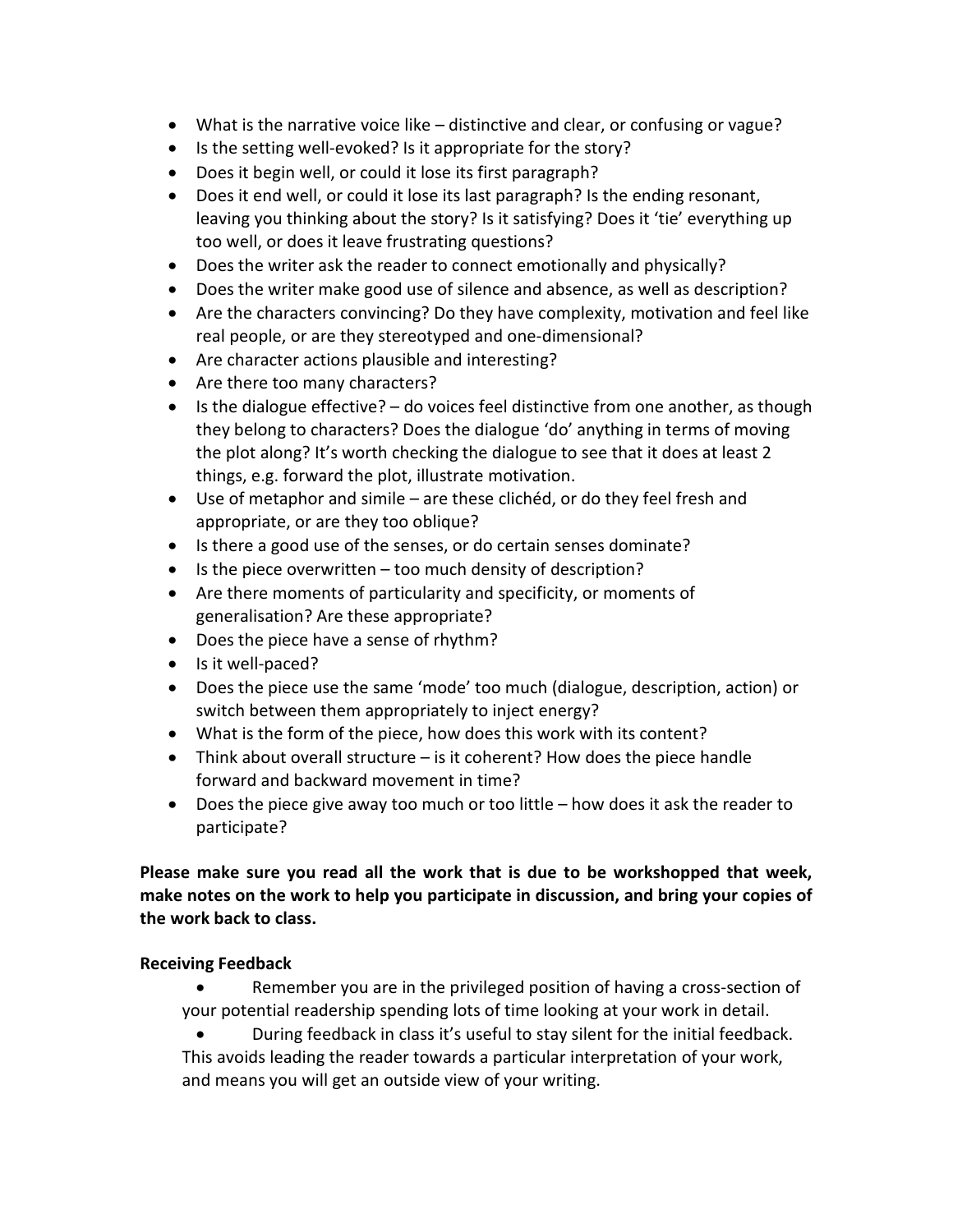Be open to feedback and see it as a positive way to improve and develop your work.

• Don't take more critical comments personally, instead think constructively about how you can use that information to improve your work.

## **APPENDIX 2: HSS English Division: Definition and Penalties for Plagiarism**

## **Definition**

Plagiarism (from the Latin word for 'kidnapper') is the deliberate or accidental presentation of someone else's ideas or words as your own. This includes:

• The unacknowledged use of words, images, diagrams, graphs, or ideas derived from any source such as books, journals, magazines, the visual media, and the internet. Note: cutting and pasting words from the internet into your own essay, even if you reword them, is still plagiarism.

• Copying the work of a fellow student, having another student write one's assignments, or allowing another student to borrow one's work.

• Buying and/or copying essays, assignments, projects etc from the internet or any other source and handing them in as your own.

Please bear in mind that your lecturers know the subject and have read widely. They therefore can spot unreferenced quotations, and can tell the difference between university level writing and that of published scholars.

## **Penalties**

• If a first year student is caught plagiarizing, and it is the student's first offense, the student will have the opportunity to rewrite the paper with one grade reduction.

• After the first year of studies, it is expected that a student thoroughly understands the implications of plagiarism. Thus, after the first year, or if a student is caught plagiarizing a second time, the student will receive an F for the assignment.

## **Why plagiarism is academically dishonest**

• The unacknowledged borrowing of another's work is theft.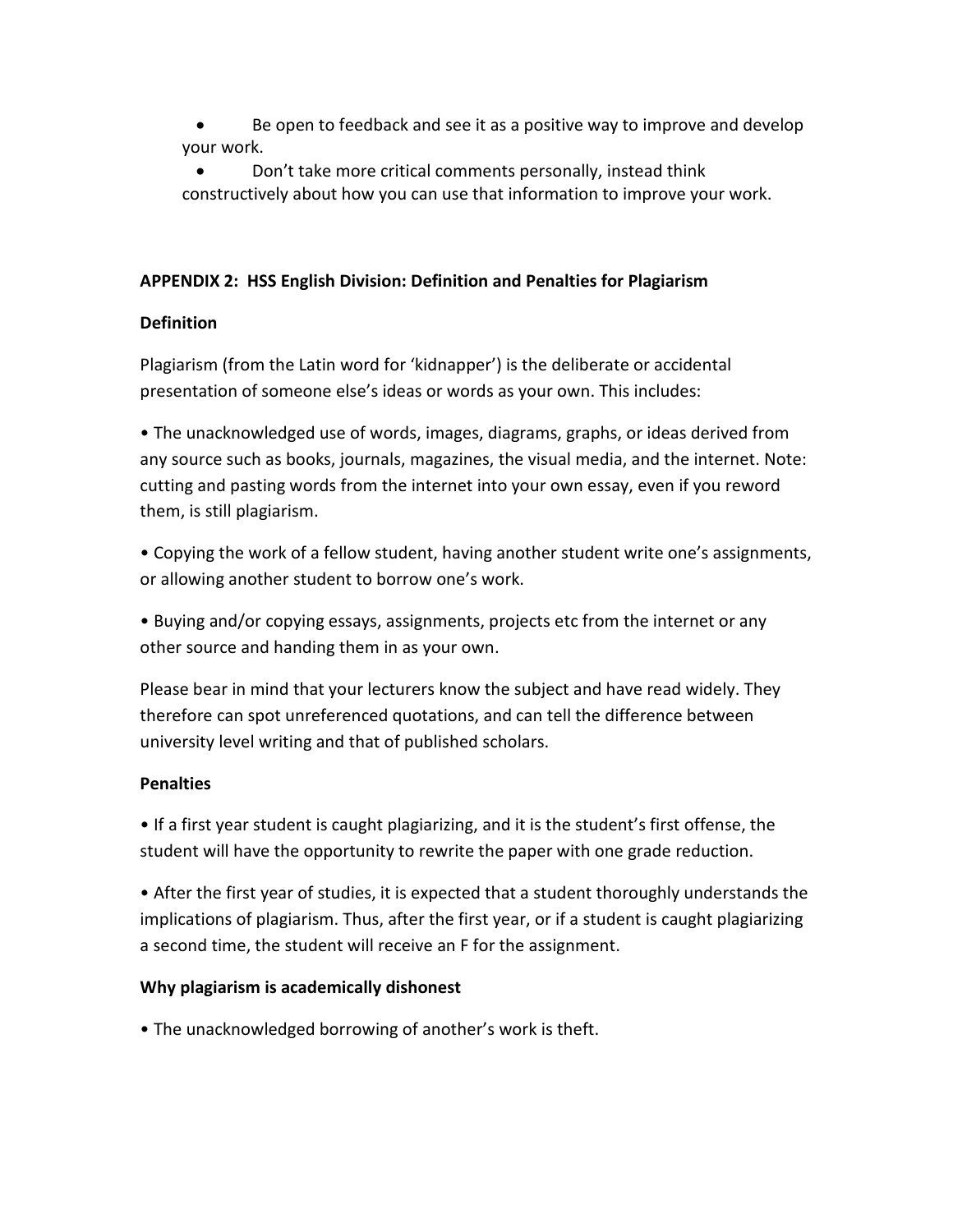• Independent and creative thinking, as well as intellectual responsibility, are fundamental to a humanities education, and cannot be developed if one simply borrows the work of another.

## **How to avoid academic dishonesty**

### *Plagiarism*

• If you use an author's exact words, you must put them in quotation marks. If you paraphrase another's ideas, you again must indicate the source to your reader.

- Facts and statistics that are not "common knowledge" must be referenced.
- Be sure to use the method of citation recommended by your professor.
- If in doubt, it is always best to reference your material.

• Remember that your lecturer wants to see your ideas and interpretations. Avoid excessively quoting secondary sources and show your reader your thinking.

### *Collusion and complicity*

• Ask your lecturer if you are allowed to work on assignments in groups.

• Get the approval of your professor if you want to hand in material that you have already submitted for another course.

- Do not allow students to copy your work (including work from previous semesters).
- Follow the examination rules set out by the university.

If you still have questions, please ask your professors, or consult the website: http://www.plagiarism.org.

Sources for this document:

The Little, Brown Essential Handbook. Ed. Jane E. Aaron. New York: Pearson Longman, 2006.

## **ADDITIONAL NOTES FOR CREATIVE WRITERS:**

The conventions for acknowledgement in creative writing are somewhat different to those for acknowledgement in academic writing, but NO form of intellectual dishonesty is acceptable. It is acceptable to appropriate material from source texts, AS LONG AS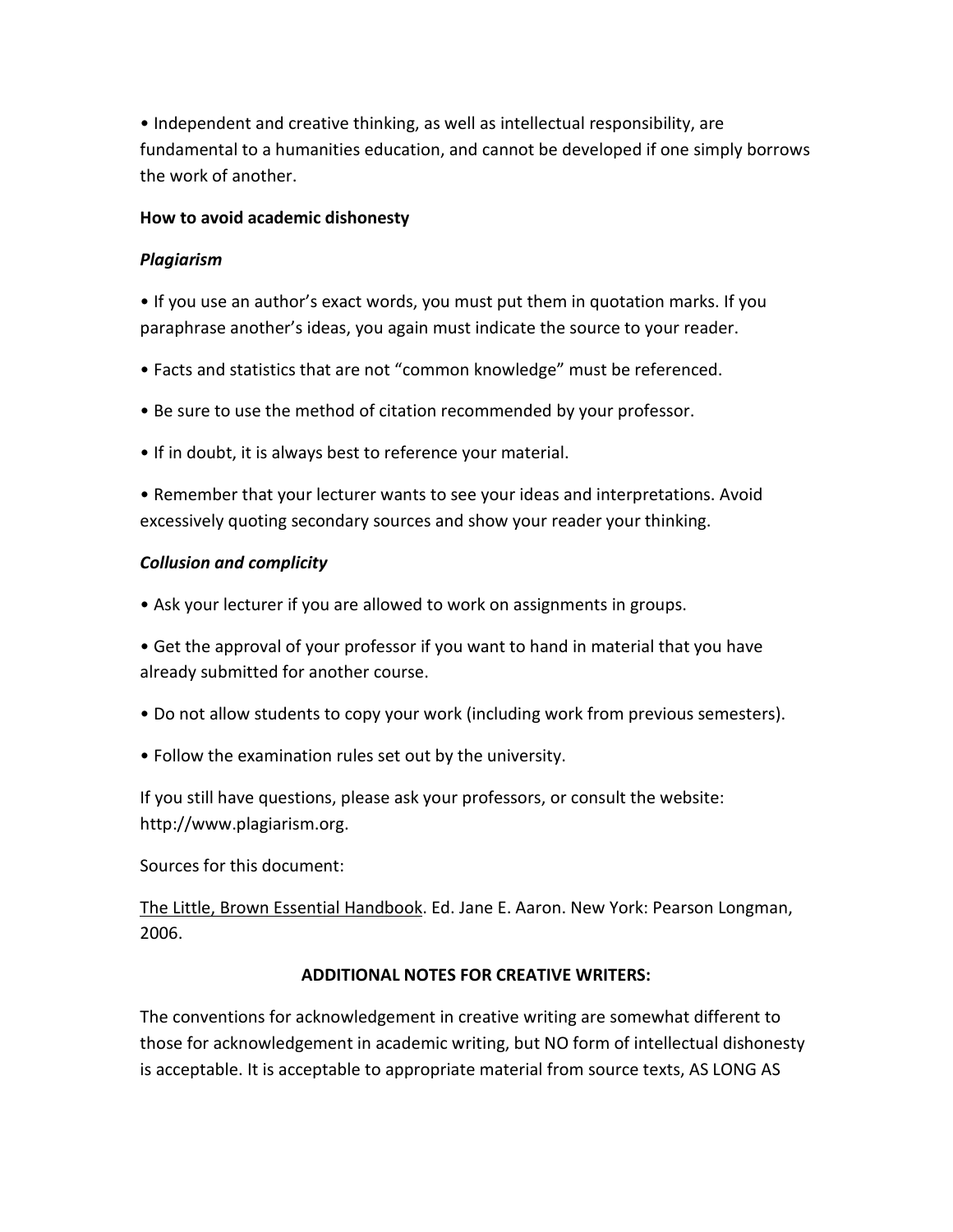your use of these texts is acknowledged, is within reason, and demonstrates substantial independent and creative thinking of your own.

There are a number of ways to acknowledge the use of source texts in creative writing, and these vary according to your stylistic imperatives, the level of dependence on the source text and the level of familiarity your audience is likely to have with the source text. For the purposes of this course, you need not always use quotation marks for quoted material if this interferes with your stylistic imperatives (they may be intrusive in a poem, for example). You MUST, however, acknowledge any source texts you use through reference integrated into the work itself, through footnotes or through endnotes. Do not "borrow" work from friends, books, the internet, song lyrics or any other source without acknowledgement, as this counts as plagiarism.

### **APPENDIX 3: Critical Self-Commentary Guide**

All creative work relies to some extent on instinct. As a writer you need a feel for the rhythms and textures of the language, for the shape of a phrase, the weight of a word. You need to be responsive to the promptings of your imagination. You need to be sensitive to the subtleties of human behaviour.

Instinct, however, will only take you so far. You also require a sound understanding of the conventions of writing. You need a solid grasp of the techniques for creating poems and stories. You need to be capable of careful redrafting and editing, and you need to be attuned to other writing and how you might learn from it: every good writer is first of all a good reader.

In other words, the process of writing is both instinctual and highly self-aware. For this reason all our creative writing courses carry some element of critical self-commentary.

The purpose of the self-commentary is to provide you with an opportunity to consider your own creative processes. Here you might account for the ways in which your reading has influenced or guided your writing, in terms of both theme and technique. You might comment on the technical difficulties you have encountered and the strategies you have employed to overcome them. You might attempt to place your creative work in the context of your wider critical studies.

Among the questions you might seek to answer in your self-commentary are these: How are you a writer of a particular cultural/historical context? What problems did you run into, and what steps did you take to overcome them? What techniques have you learned from other writers? What were your thoughts at each stage of composition, and what gains did you make in the process of redrafting? What insights did you gain *as a writer* from your reading? And what do you think you have learnt in producing this